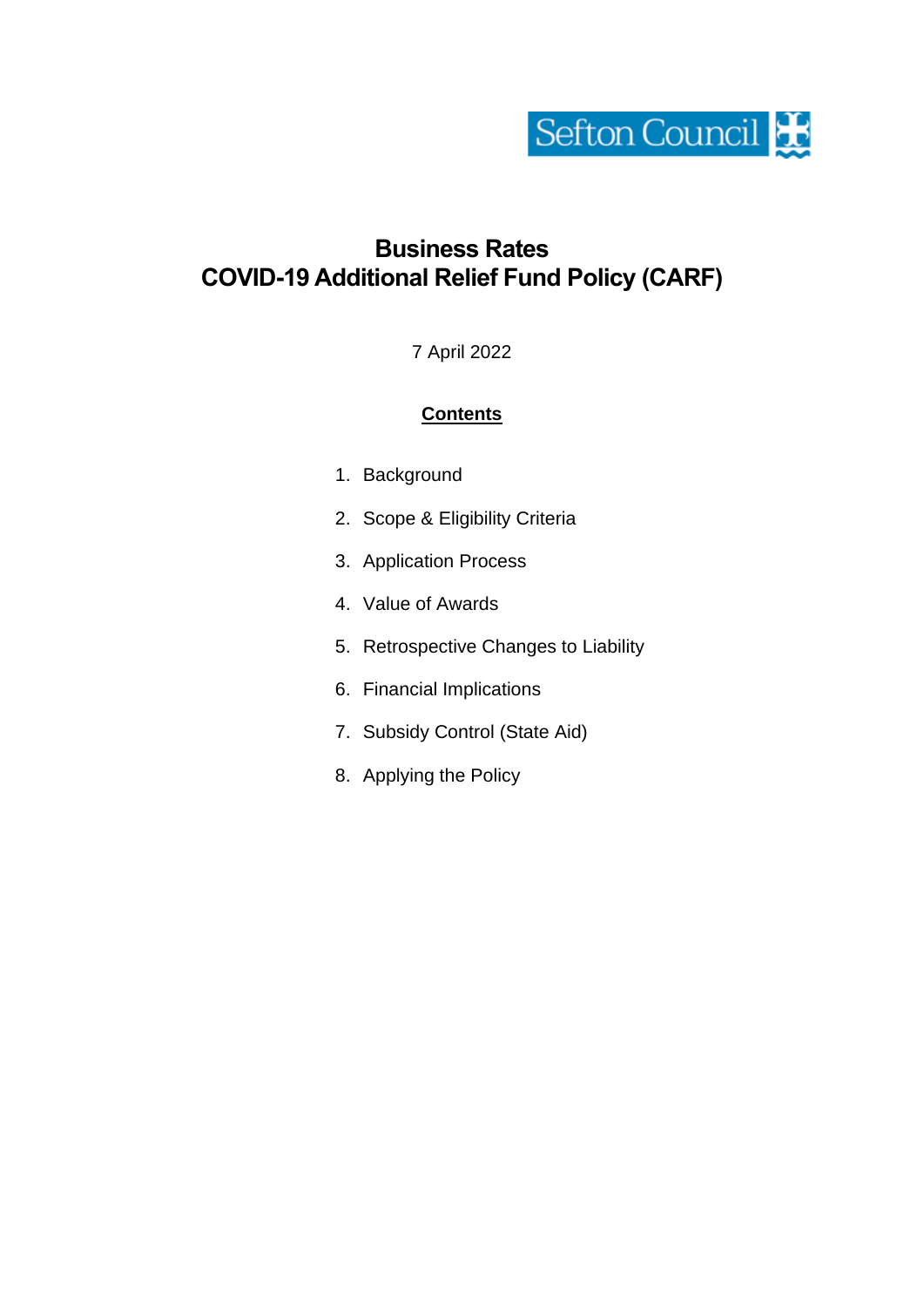# **Business Rates - Covid 19 Additional Relief Fund Policy (CARF)**

## **1 Background**

- 1.1 On 25 March 2021, the Government announced a new Covid-19 Additional Relief Fund' (CARF). The fund will be available to support those sectors which have not received business rates related support for Covid-19.
- 1.2 The Government further announced on the 15 December 2021 that they would provide additional relief to businesses who did not qualify for any previous reliefs announced as part of the response to COVID-19.
- 1.3 CARF is a discretionary award with each authority required to use their discretionary powers under section 47 of the Local Government Finance Act 1988 to distribute the funds. The scheme will apply retrospectively to the 2021/2022 rating year only and Sefton Council has been allocated **£4,447,663.**
- 1.4 This policy sets out the criteria under which businesses will qualify to make an application to the COVID-19 Additional Relief Fund and the evidence required to support an application. This policy is aligned with the government guidance issued on 15th December 2021.
- 1.5 The Government requires Local Authorities to exercise their local knowledge and discretion in distributing this relief and recognises that economic needs will vary. Although national criteria have been published local authorities will be able to determine which sectors or businesses will receive the relief and the value to be awarded.
- 1.6 The Government has suggested within the guidance that Local Authorities may wish to consider collaborating as they design their relief schemes to ensure there is consistency where they are working across a functional economic area. Sefton Council has consulted with colleagues in the Liverpool City Region, Knowsley, St Helens, Halton, Liverpool, and Wirral in developing this policy.

## **2 Scope and Eligibility**

- 2.1 It is the responsibility of each individual authority for designing the discretionary relief schemes that are to operate in their areas. However, the guidance specifically states that local schemes:
	- a. must not award relief to ratepayers who for the same period of the relief (i.e. for the period from the 1 April 2021 to the 31 March 2022) either are or would have been eligible for the Extended Retail Discount (covering Retail, Hospitality and Leisure), the Nursery Discount or the Airport and Ground Operations Support Scheme (AGOSS),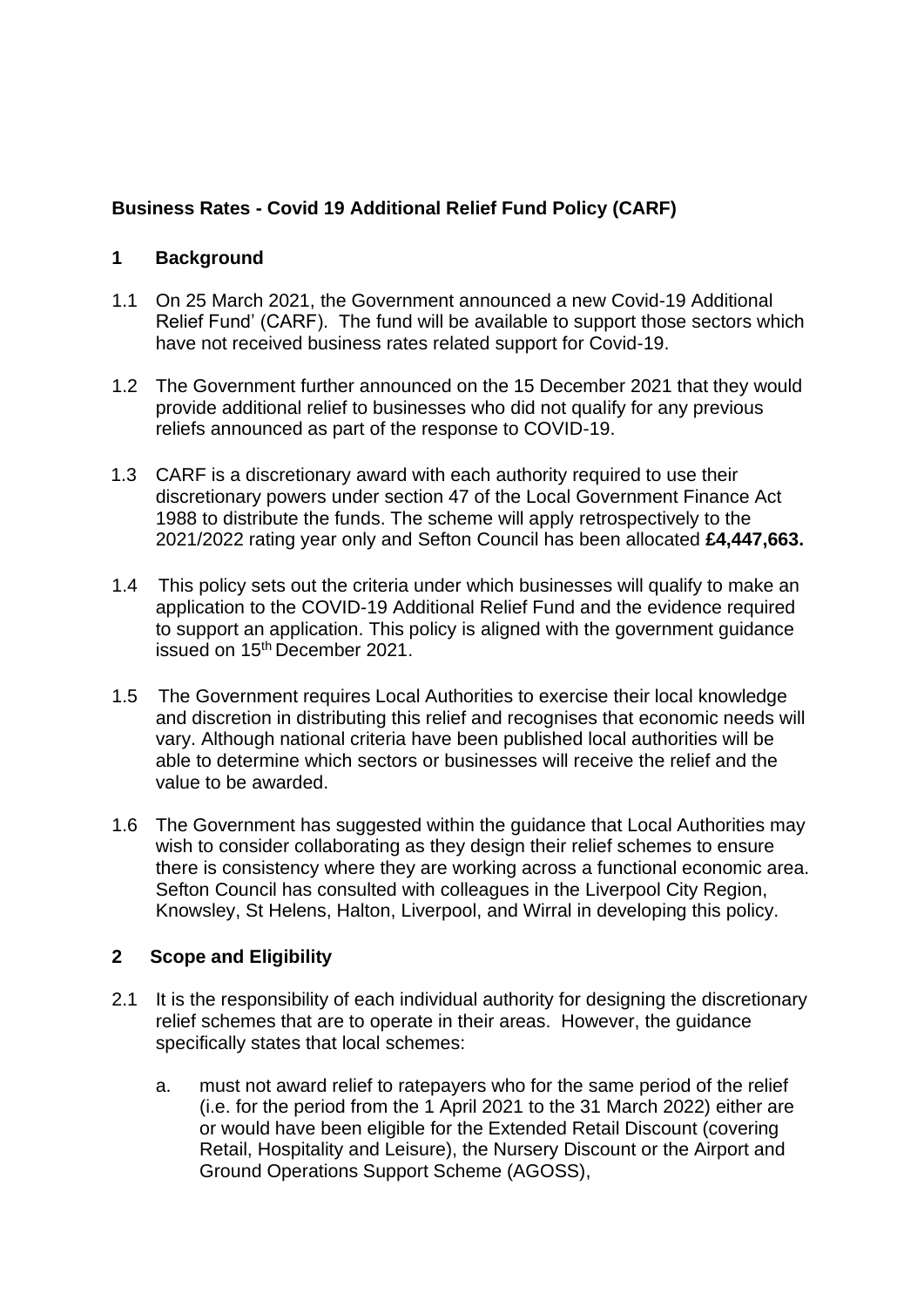- b. must not award relief to a hereditament for a period when it is unoccupied (other than hereditaments which have become unoccupied temporarily due to the government's advice on COVID-19), and
- c. should direct their support towards ratepayers who have been adversely affected by the pandemic (in a way that prevents success or development; harmfully or unfavourably) and have been unable to adequately adapt to that impact.
- d. the ratepayer has exceeded the subsidy control limits
- e. In line with the legal restrictions in section 47(8A) of the Local Government Finance Act 1988, billing authorities may not grant the discount to themselves or to a precepting authority.
- 2.2 In addition to the guidance provided by the Government Sefton Council may not consider the following businesses as eligible for an award:
	- a) Hereditaments which do not have employees directly working at them. (For example, advertising rights, communications stations, electronic lockers, energy generation and distribution networks).
	- b) Public sector organisations and other bodies directly funded by government grants, including education and health related sectors.
	- c) Schools and Colleges
	- d) Logistic warehouses used by food, online or other retailers which have not been adversely affected by the pandemic.
	- e) Businesses that predominantly provided online sales or services prior to the pandemic.
	- f) Financial services (e.g. banks, building societies, cash points, bureau de change, payday lenders, betting shops, pawn brokers)
	- g) Other services (e.g. estate agents, letting agents,)
	- h) Medical services (e.g. vets, dentists, doctors, osteopaths, chiropractors)
	- i) Professional services (e.g. solicitors, accountants, insurance agents / financial advisers,)
	- j) Premises used for personal usage or storage.
	- k) Car parking spaces related to office accommodation.
	- l) Those businesses which only supply storage facilities such as warehouses.
	- m) The business is not in liquidation, dissolved, struck off or subject to a striking off notice or under notice.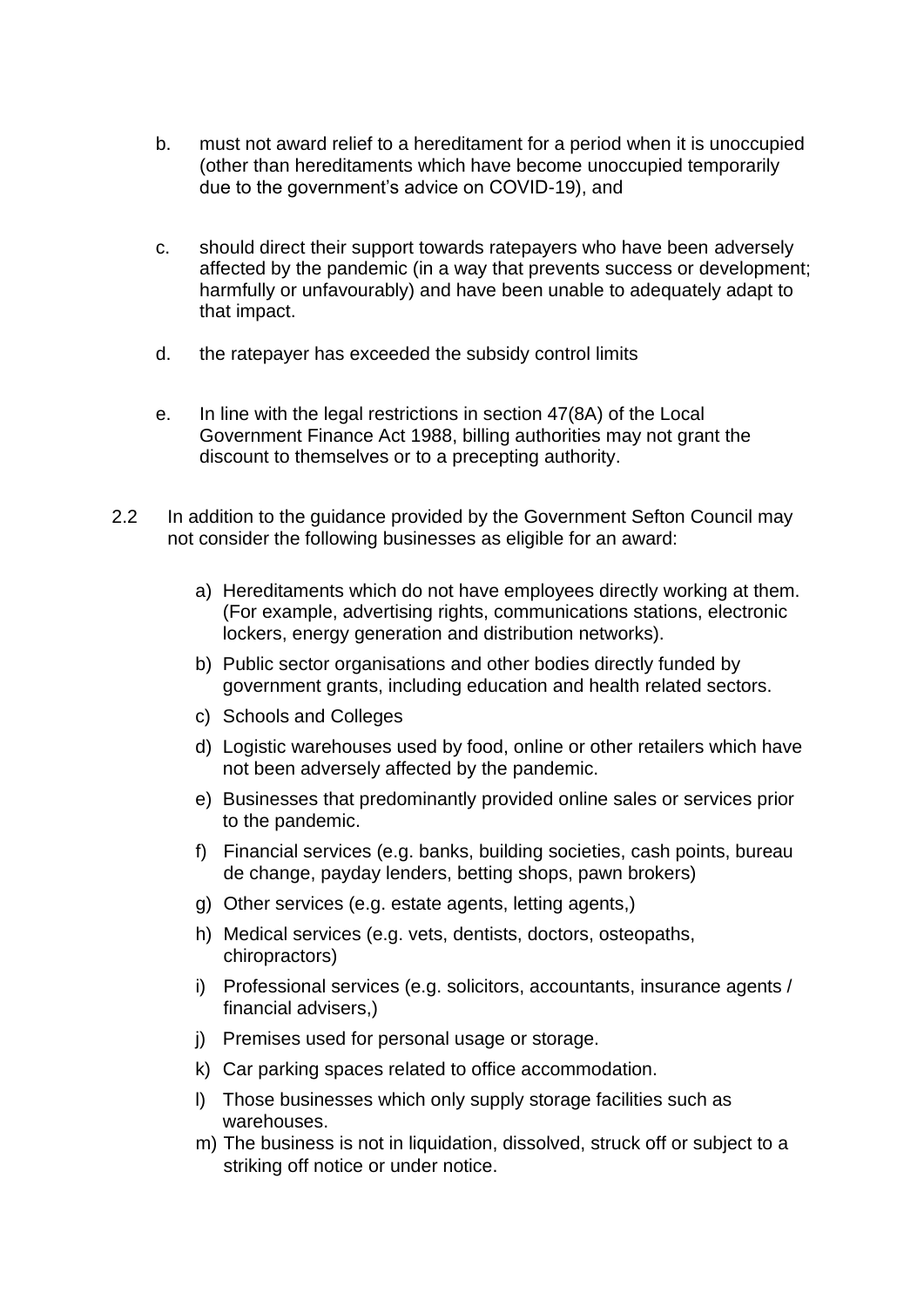#### 2.3 **Eligible Business**

- 2.3.1 It is intended that the relief scheme adopted will provide the maximum support to businesses whose main trading address is within Sefton. This will provide valuable extra assistance to businesses in Sefton, protecting jobs and enabling businesses to continue to trade.
- 2.3.2 In order to qualify for an award, the applicant must be the registered Business Rates payer of the premises for which the application is made and have occupied the property in Sefton for the whole of the financial year 2021/22.
- 2.3.3 The premises must have been occupied from the 1 April 2021 and not have been unoccupied during the financial year 2021/2022 unless required to close under COVID restrictions.
- 2.3.4 The business must not be in one of the identified sectors which either from the government guidance or local conditions would not be considered for an award.
- 2.3.5 In particular it is intended that this scheme will support small and medium sized businesses who can clearly demonstrate that they have been adversely affected by the pandemic during 2021/2022.
- 2.3.6 Eligible business must be able to evidence a loss of turnover of a minimum of 30% due to the impact of the COVID pandemic.

#### 3. **Application Process**

- 3.1 Businesses will need to complete an online application form to be eligible for the relief. The application form will request sufficient information in order for a decision to be made on the relief to be granted which will include the following information requirements:
	- a. The name of the business rate payer
	- b. The business address
	- c. Business use of the property
	- d. Manufacturing & Supply Chain business to provide detail of products and services provided.
	- e. Company Number (where the ratepayer is a Limited company registered with Companies House).
	- f. Rateable value of the business
	- g. Number of employees at the premises for which the application is being made
	- h. Percentage adverse effect of the pandemic on income for 2021/2022.
	- i. A declaration that the award of relief will not result in a breach of Subsidy Control thresholds.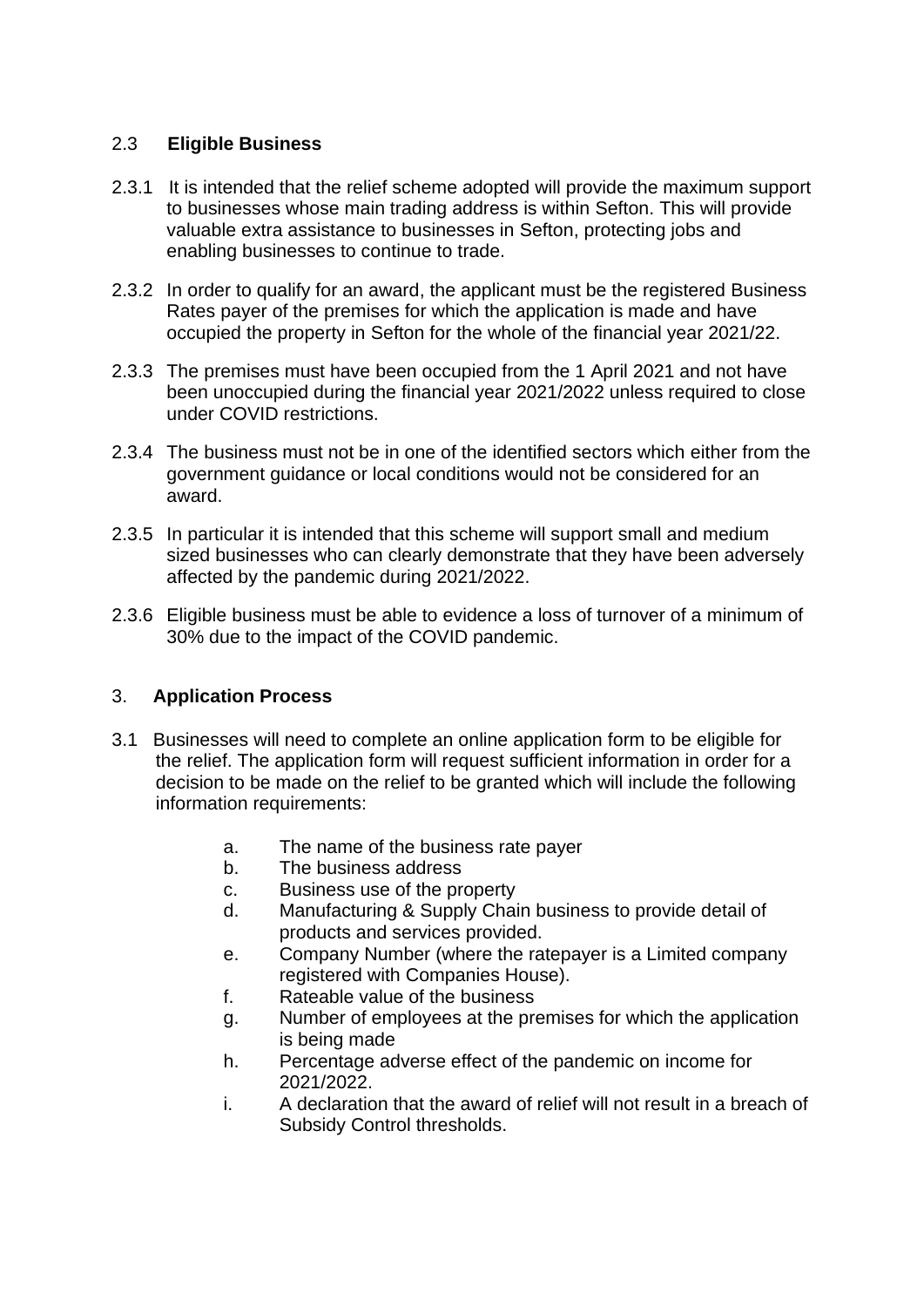Business may be requested to provide evidence in support of the application including loss of turnover by way of accounts and an accountants letter. Business will have two weeks to provide evidence from the date of request. A template will be provided for the accountants letter where this is required.

- 3.2 Applicants will need to confirm on the application that they have not exceeded subsidy limits.
- 3.3 As funding is cash-limited, a four-week application window will be introduced to enable eligible businesses to apply under the scheme. Applications will not be accepted after the application window has closed.
- 3.4 The ratepayer should complete a separate application form in respect of each hereditament it wishes to claim relief for. Applications will need to clearly demonstrate what the hereditament is used for and how the business has been severely impacted by the pandemic.
- 3.2 The ratepayer may be asked to supply supporting information including governance arrangements (e.g. Constitution, Articles of Association) and recent financial statements (or financial forecasts) to support their application.

#### **4. Amount of the award**

- 4.1 The CARF relief is a cash limited award which can be applied to business rates accounts for the financial year 2021/2022 only. The total amount received by Sefton is £4,447,663 and the total value of the reliefs granted cannot exceed this figure.
- 4.2 Relief will be applied to the 2021/22 financial year only. The actual value of relief granted will be determined once the number of eligible applications have been received and prioritised.
- 4.3 Subject to available funding, applications will be prioritised as follows:
	- a) Businesses that have been most severely impacted by the pandemic in the Retail Hospitality & Leisure sectors. This will include manufacturers, wholesalers and supply chain businesses that support the retail, hospitality, and leisure sectors:
		- i. Rateable value less than £51,000 to receive 100% of net liability, after the application of all other reliefs.
		- ii. Rateable value £51,000 or up to and including £100,000: 75% of the net liability after the application of all other reliefs.
		- iii. Rateable Value greater than £100,000 50% of net liability after the application of all other reliefs.
	- b) Other businesses up to 50% of net liability after the application of all other reliefs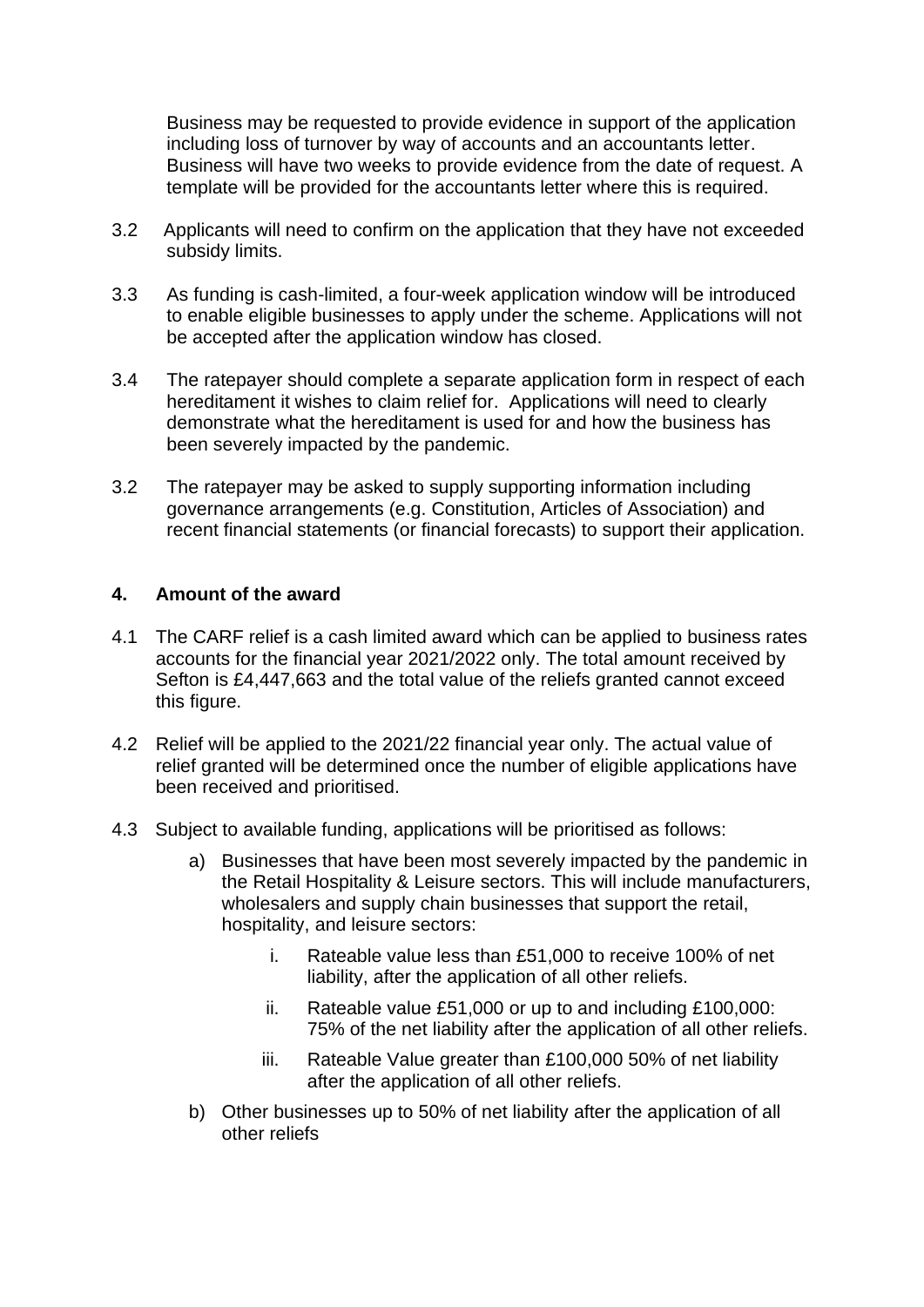- c) All awards in a) and b) above will be capped at a maximum value of £50,000.
- 4.4 Sefton Council reserves the right to vary the amount of relief awarded according to the number of applications received. This may mean awards higher or lower than the amounts stated in 4.3 above.
- 4.5 Where the award of relief results in a credit balance against the 2021/22 rate liability, a refund will only be issued provided payment of all other liabilities are up to date including the rate liability for 2022/23.

## **5. Retrospective Changes to Liability**

- 5.1 Relief will only be applied to businesses that remained in occupation for the whole period 1 April 2021 to 31 March 2022. Should the Council receive information that a business moved out of the property prior to 31 March 22, and after an award of relief has been made, then the relief would be removed. The business would then be liable for the business rates after the relief has been removed.
- 5.2 Where the Valuation Office Agency issues a notice to amend the rateable value of a property with an effective date prior to 31 March 2022, then relief will be calculated accordance with amended liability arising from the change in value

## **6. Financial Implications**

6.1 The cost of awarding this discretionary rate relief is funded from a government grant. Sefton Council will not provide any additional funding for this scheme.

# **7. Subsidy Control (State Aid)**

7.1 Any relief provided under this scheme, must comply with the UK's domestic and international subsidy control obligations including the UK-EU Trade and Cooperation Agreement (TCA), World Trade Organisation rules on subsidy and other international subsidy control commitments. The limits stated below are per economic actor, i.e. a holding company and its subsidiaries. This is split into three areas.

## 7.2 Small Amount of Financial Assistance Allowance

Under this element, a business must not have received more than £343,000<sup>1</sup> of financial assistance during the current and previous two financial years, i.e. for the periods 2019/20 to 2021/22. Financial assistance includes COVID-19 related business grants and any other discretionary rate relief (excluding expanded retail discount awarded in 2020/21 and 2021/22).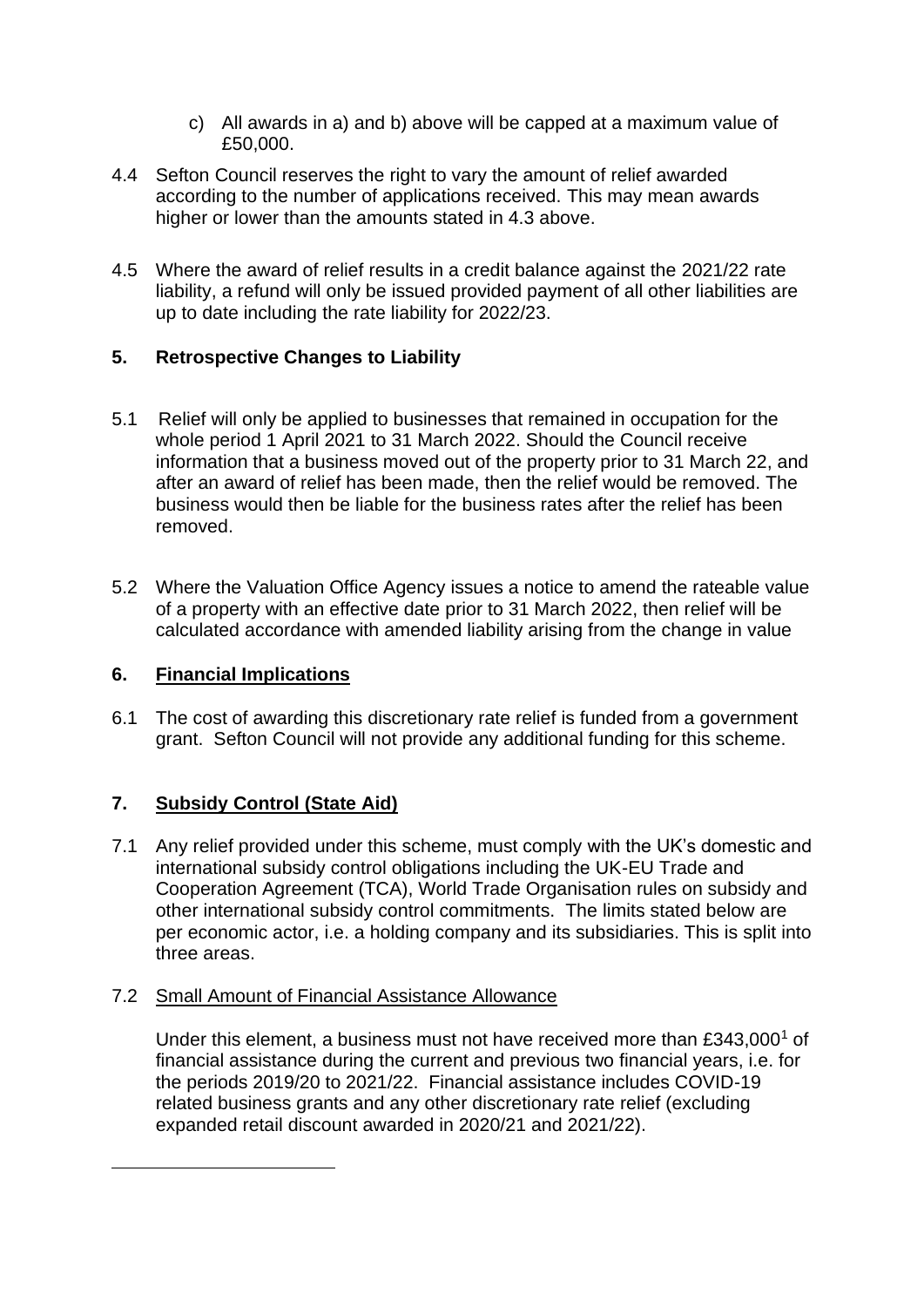## 7.3 The COVID-19 Additional Relief Fund Allowance

If a business (or holding company and its subsidiaries) has exceeded the £343,000 allowance above, it may be permitted to receive additional relief up to £1,900,000 for COVID-19 related losses. This can be combined with the Small Amount of Financial Assistance Allowance to provide a total of £2,243,000 of relief.

## 7.4 COVID-19 Additional Relief Fund Further Allowance

If a business has exceeded the £2,243,000 limit above, then it may still be able to receive up to a further £10 million of support if it satisfies the following conditions:

- a) The relief relates to uncovered fixed costs (i.e. costs not covered by profits or insurance etc) during the period of COVID-19 (commencing 1 March 2020). An economic actor may benefit from relief up to 70% of their uncovered costs. A small business with fewer than 50 employees and less than £9 million turnover may benefit from 90% of their uncovered costs.
- b) The enterprise has shown a decline in turnover during the eligible period of at least 30% compared to the same period in 2019.
- 7.5 A ratepayer must inform Sefton Council if it exceeds any of the above allowances.

## **8. Applying the Policy**

- 8.1 The Executive Director of Corporate Resources and Customer Services, or nominee, in consultation with other officer(s) will consider applications against the criteria outlined above.
- 8.2 Awards of relief will be notified by way of an amended bill for 2021/22. Decisions to reject applications will be made in writing with the reason for rejection.
- 8.3 Where the award of relief results in a credit balance for 2021/22 that credit will be offset against any other arrears outstanding for any year, including any unpaid instalments for 2022/23. Where credits have been offset against other years liability, amended bills will also be issued for those years.
- 8.4 Where the award of relief results in a credit balance requiring a refund, this will be issued automatically. Payment of refunds will only be made directly into the businesses bank account. Sefton Council will issue a request for details where bank details are not already held on file.